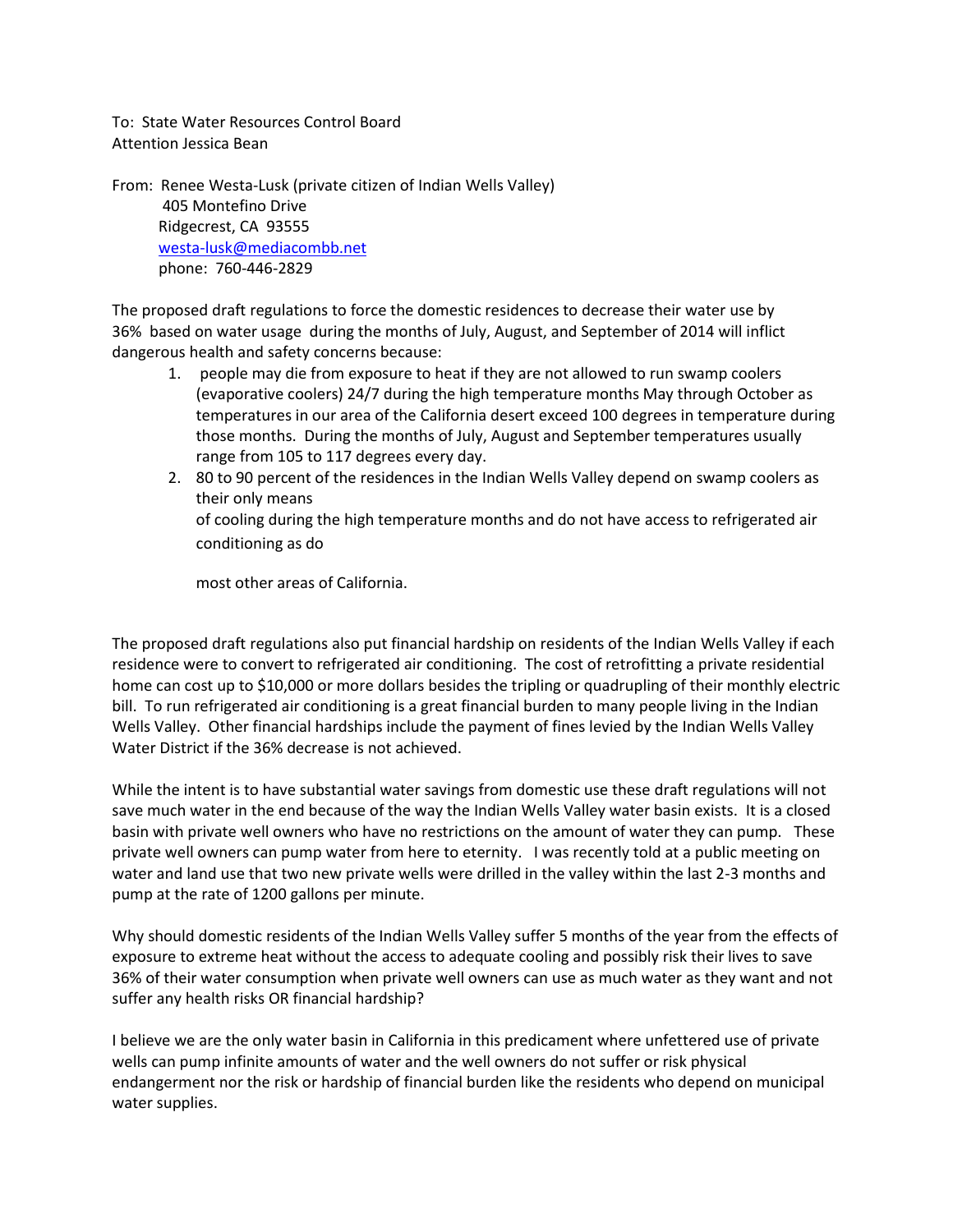It is unfair to make the Indian Wells Valley domestic residential (municipal) water users to cut back more than domestic residential (municipal) water users in other parts of the state. The Indian Wells Valley is at a disadvantage because other parts of the state enjoy the following:

- a) A moister climate
- b) Cooler temperatures
- c) Less heating up of the atmosphere over May through October
- d) More reasonable electric utility rates

Please note my calculations from my own domestic residential water bill from the Indian Wells Valley District below. Please tell me how will I be able to cool my home using a swamp cooler or water any of my yard (July, August, Sept of 2015) using the State Water Resources Control Board's mandated 36% decrease in water usage for our valley?????

| Month of<br>2014 | gallons used | 36% decrease<br>subtracted | Projected Amount allowed<br>month of 2015 |
|------------------|--------------|----------------------------|-------------------------------------------|
| <b>July 2014</b> | 5.236        | $-1,884$                   | 3,352 July 2015                           |
| August 2014      | 6.732        | $-2,423$                   | 4,309 August 2015                         |
| Sept<br>2014     | 5,236        | $-1,884$                   | 3,352 Sept 2015                           |

Please compare the 4<sup>th</sup> column calculations above to the gallons of water used in my household the 1<sup>st</sup> 4 water bills received this year 2015 (below-2<sup>nd</sup> column) which have no water used for watering the yard or running a swamp cooler.

| Month<br>2015     | gallons used |
|-------------------|--------------|
| January 2015      | 3,740        |
| February 2015     | 3,740        |
| <b>March 2015</b> | 2,992        |
| April 2015        | 2,992        |

Please note the gallons projected for July, August, and September of 2015 of allowed water use (with the 36% decrease mandated by the State Water Resources Control Board) are not much different than the gallons used shown in the  $1<sup>st</sup>$  4 water bills we have received this year of 2015. To meet the State Water Resources Control Board mandate of 36% does not allow for any use of swamp cooler or watering any of my yard. How are me and my husband expected to exist in this High Desert community during the months of May through October?????

## Possible Solutions: